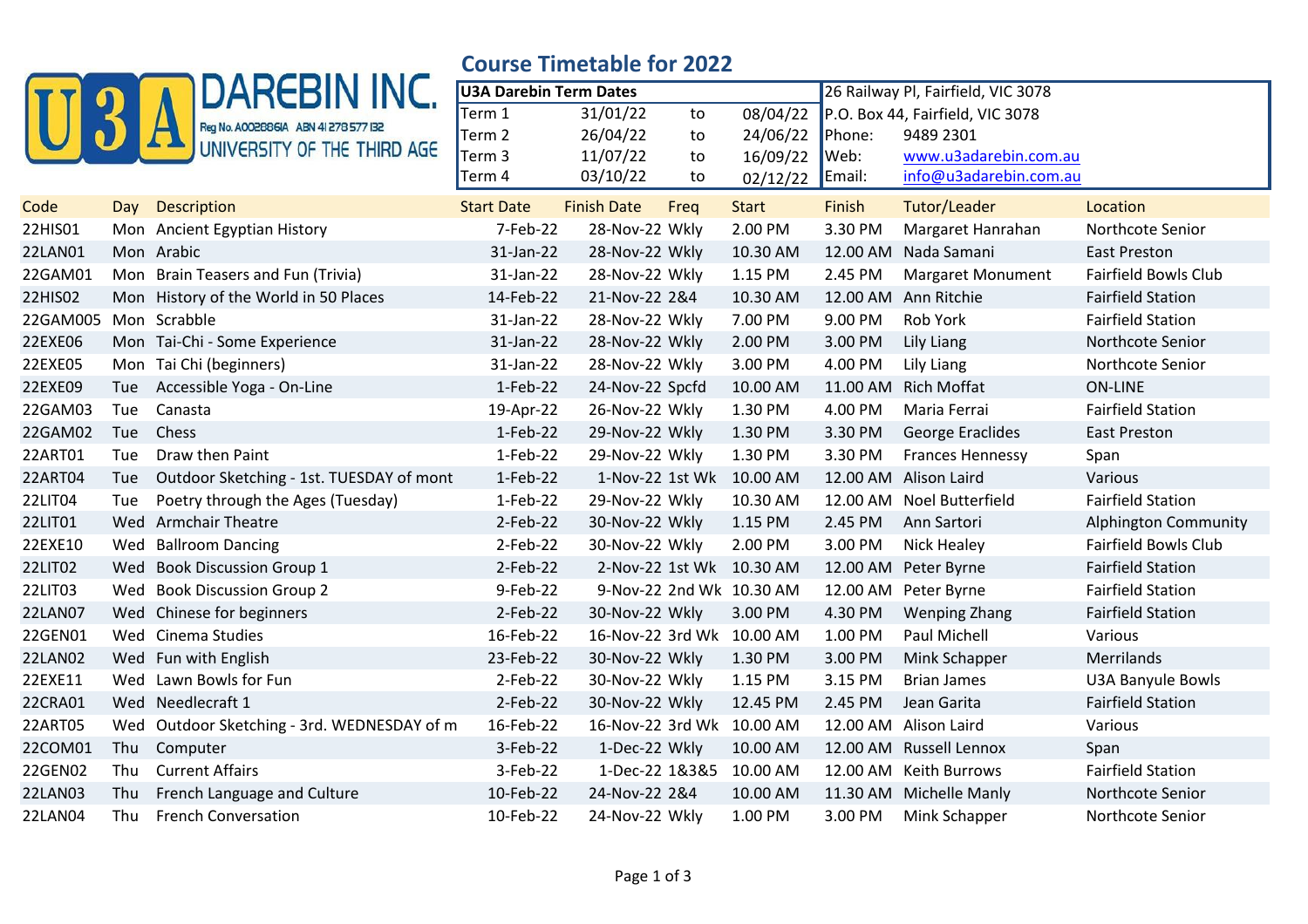|                |     | <b>DAREBIN INC.</b>                   | COUISE TIMELANIE IUI ZUZZ     |                    |      |                                    |          |                                       |                          |
|----------------|-----|---------------------------------------|-------------------------------|--------------------|------|------------------------------------|----------|---------------------------------------|--------------------------|
|                |     |                                       | <b>U3A Darebin Term Dates</b> |                    |      | 26 Railway Pl, Fairfield, VIC 3078 |          |                                       |                          |
|                |     | Reg No. A002886IA ABN 41 278 577 132  | Term 1                        | 31/01/22           | to   | 08/04/22                           |          | P.O. Box 44, Fairfield, VIC 3078      |                          |
|                |     |                                       | Term 2                        | 26/04/22           | to   | 24/06/22                           | Phone:   | 9489 2301                             |                          |
|                |     | UNIVERSITY OF THE THIRD AGE           | Term 3                        | 11/07/22           | to   | 16/09/22                           | Web:     | www.u3adarebin.com.au                 |                          |
|                |     |                                       | Term 4                        | 03/10/22           | to   | 02/12/22                           | Email:   | info@u3adarebin.com.au                |                          |
| Code           | Day | <b>Description</b>                    | <b>Start Date</b>             | <b>Finish Date</b> | Freq | <b>Start</b>                       | Finish   | Tutor/Leader                          | Location                 |
| 22GEN03        | Thu | Introduction to Western Philosophy    | 3-Feb-22                      | 1-Dec-22 1&3       |      | 2.00 PM                            | 4.00 PM  | George Eraclides                      | <b>Fairfield Station</b> |
| 22CRA02        | Thu | Needlecaft 2                          | 3-Feb-22                      | 1-Dec-22 Wkly      |      | 10.30 AM                           | 12.30 PM | Jean Garita                           | Carlton                  |
| 22CRA03        | Thu | Needlecraft 3                         | 3-Feb-22                      | 3-Nov-22 Wkly      |      | 2.00 PM                            | 4.00 PM  | Lena Mazza                            | 4Beans                   |
| 22ART02        | Thu | Painting and drawing                  | 3-Feb-22                      | 24-Nov-22 Wkly     |      | 1.30 PM                            | 3.30 PM  | Janet Marlow                          | Span                     |
| 22MUS03        | Thu | Recorder                              | 3-Feb-22                      | 1-Dec-22 Wkly      |      | 1.00 PM                            | 2.30 PM  | Robert Bender                         | Private Residence        |
| 22EXE12        | Thu | <b>Walking Football</b>               | 3-Feb-22                      | 1-Dec-22 Wkly      |      | 10.00 AM                           | 12.00 AM | Peter Byrne                           | Various                  |
| 22EXE02        | Thu | Walking Group (Moderate pace)         | 3-Feb-22                      | 3-Nov-22 1st Wk    |      | 9.00 AM                            | 12.00 AM | Kevin Ritchie                         | None                     |
| 22GEN04        | Thu | Western Philosophy - some experience  | 3-Feb-22                      | 17-Nov-22 2&4      |      | 2.00 PM                            | 4.00 PM  | George Eraclides                      | <b>Fairfield Station</b> |
| 22EXE08        | Thu | Yoga 2p.m.                            | 10-Feb-22                     | 24-Nov-22 Wkly     |      | 1.30 PM                            | 2.30 PM  | Barbara Fitzpatrick-Haddy St. Andrews |                          |
| 22EXE07        | Thu | Yoga 1pm.                             | 10-Feb-22                     | 24-Nov-22 Wkly     |      | 1.30 PM                            | 2.30 PM  | Barbara Fitzpatrick-Haddy St. Andrews |                          |
| 22ART03        | Fri | Art Appreciation (Friday)             | 4-Feb-22                      | 2-Dec-22 1&3&5     |      | 10.00 AM                           | 11.30 AM | Alison Laird                          | Northcote Senior         |
| 22EXE03        | Fri | <b>Cycling Group</b>                  | 11-Feb-22                     | 25-Nov-22 2&4      |      | 9.00 AM                            | 12.30 PM | Keith Burrows                         | Various                  |
| 22LIT05        | Fri | <b>Exploring Shakespeare (Friday)</b> | 11-Feb-22                     | 30-Dec-22 Wkly     |      | 3.00 PM                            | 4.30 PM  | <b>Robert Cole</b>                    | Northcote Senior         |
| <b>22LAN05</b> | Fri | French - Some Experience              | 11-Feb-22                     | 25-Nov-22 2&4      |      | 12.30 PM                           | 2.00 PM  | Nicole Maya                           | Reservoir Library        |
| 22REA01        | Fri | Let's Read Aloud                      | 25-Mar-22                     | 25-Nov-22 Wkly     |      | 1.30 PM                            | 3.00 PM  | Ann Ritchie                           | <b>BBCS</b>              |
| 22EXE04        | Fri | Line Dancing (Friday)                 | 4-Feb-22                      | 2-Dec-22 Wkly      |      | 2.00 PM                            | 3.30 PM  | Loraine Hegarty                       | Northcote Senior         |
| 22MUS01        | Fri | Singing for Pleasure (Friday)         | 4-Feb-22                      | 2-Dec-22 Wkly      |      | 1.00 PM                            | 3.00 PM  | Campbell Pearson                      | Span                     |
| 22MUS02        | Fri | <b>Ukulele</b>                        | 4-Feb-22                      | 2-Dec-22 Wkly      |      | 12.00 AM                           | 12.45 PM | <b>Campbell Pearson</b>               | Span                     |
| 22EXE01        | Fri | Walking Group - Brisk pace            | 18-Feb-22                     | 18-Nov-22 3rd Wk   |      | 9.00 AM                            | 12.00 AM | Claire Dunlop                         | <b>Fairfield Station</b> |
| 22GAM04        | Sat | Mah Jong (Saturday)                   | 5-Feb-22                      | 3-Dec-22 Wkly      |      | 1.30 PM                            | 4.00 PM  | Sue Giffney                           | <b>Fairfield Station</b> |

## **Course Timetable for 2022**

Alphington Community House, 2 Kelvin Rd, Alphington Sat,1 Jan 22 - New Year's Day Bean Counter Cafe, 15 Railway Place, Fairfield (opposite U3A Darebin office at Fairfield Station) Mon,3 Jan 22 - New Year's Day (in Lieu) Bendigo Bank Community Space: 101 Queens Pde, Clifton Hill Wed,26 Jan 22 - Australia Day Carlton Day Respite Centre, 497 Rathdowne Street, Carlton Mon, 20 and Street, Carlton Mon, 14 Mar 22 - Labour Day

Darebin Community Sports Stadium, 857 Plenty Road, Reservoir Fri, 15 Apr 22 - Good Friday

## LOCATIONS PUBLIC HOLIDAYS